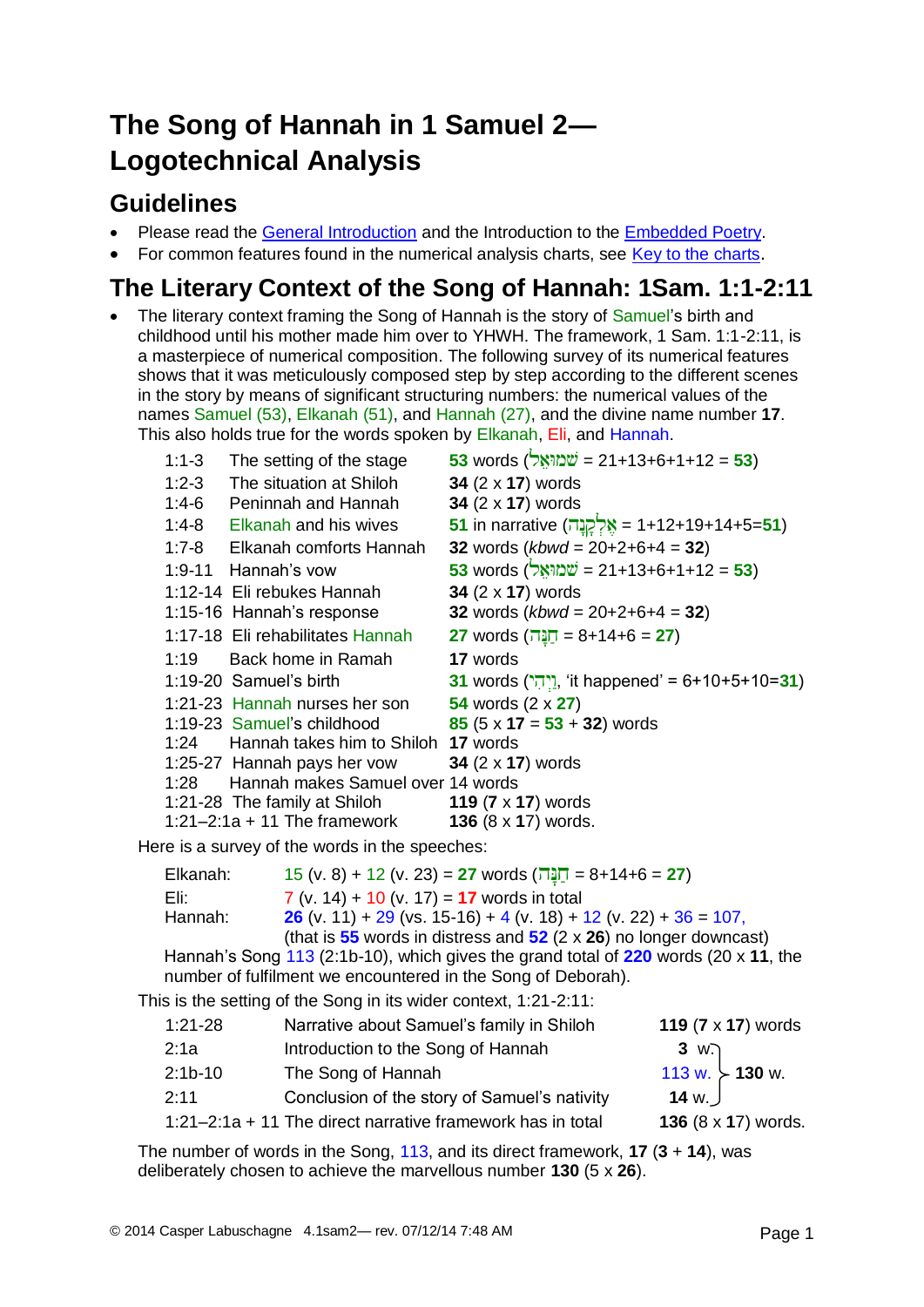This striking numerical evidence raises the question whether the Song is to be regarded as an inset hymn that was transferred from its original *Sitz im Leben* and inserted into the story of Samuel's nativity. As far as I could check, this is the commonly held view among scholars, even though they readily concede that the Song is not wholly unsuited in its presumed secondary context. Scholars do recognize that the Song has not inappropriately been placed on Hannah's lips, but they fail to draw the only correct conclusion, namely that it was specifically composed to suit its present context. In my opinion, Hannah's Song is integral to Samuel's nativity story and contemporary with the literary personage she represents.

What applies to the Song at the Reed Sea in Exodus 15, the Song of Moses in Deuteronomy 32, and the Song of Deborah in Judges 5, also holds true for the Song of Hannah. It was composed along with its literary context as an *embedded* hymn. This Song is so intimately interwoven with its Framework that it cannot possibly be lifted from its context as though it were an inset hymn. The Song of Hannah was not inserted as an existing hymn into an extant account, but was clearly woven from the same fabric as the material surrounding it to express primarily Hannah's elevated condition: her joy over the birth and the dedication of Samuel to YHWH's service.

There are several unmistakable connections between the preceding narrative and the Song, e.g., the fact that Hannah is *barren* (1:6) and the mention of *'the barren woman'* in 2:5; the fact that she went *hungry* (1:7) and the explicit reference to *'the hungry'* in 2:5; the fact that she is *tormented and humiliated* by her rival Peninnah and *unable to resist* her (1:6) and the reference to her '*gloating over her enemies'* in 2:1 and the reference to *'the feeble'* in 2:4, and to YHWH's '*lifting the weak out of the dust'* in 2:8.

At the same time the Song strongly alludes to the central theme in the Book(s) of Samuel: the preparations to pave the way to designate a king as YHWH's 'anointed'. It is important to note that in the very first verseline Hannah expresses her joy over *her own elevated condition*, being the mother of Samuel (v. 1):

My heart exults in YHWH! My *horn* is raised by my God!

And in the last verselines she expresses the hope that YHWH will *elevate his anointed* and establish his kingship (v. 10):

May he endow *his king* with strength and raise the *horn of his anointed*! The very last word, "משיחוֹ, 'his anointed' (v. 10e), is a powerful key-word unambiguously alluding to the enthronement of David (compare Ps. 132:17).

In addition, the other leading theme of the Song, the *elevation of the meek and the weak* (vs. 4-5), strongly alludes to the *elevation of Samuel, Saul, and David*, from humble circumstances to distinction and power, which constitutes the heart of the narrative in the Book(s) of Samuel. The Song subtly but clearly portends the events to come. This also holds true for the downfall of the house of Eli, seeing the allusion in 2:10 to the name Eli by means of the appellative "פְלִי, 'The High One' – see the note below the chart. This is a clear indication that - as the follow-up to the Song at the Reed Sea, the Song of Moses and the Song of Deborah - the Song of Hannah is the next poetic stepping-stone in the Story of Israel towards the ultimate goal of the Exodus: the establishment of a

settled nationhood for the people of Israel under a king chosen by YHWH. The last poetic stepping-stone is the Song of David in 2 Samuel 22, celebrating the foundation of the Davidic kingdom. The Song of Hannah at the beginning of the Book(s) of Samuel, and the Song of David at the end, function as a compositional device for inclusion to illustrate the unity of the Book(s) of Samuel and the logical flow of thought. Note how both songs begin by using the metaphor of the *raised horn,* symbolizing *elevation* (compare 1 Sam. 2:1 and 2 Sam. 22:3), and how they end similarly by paralleling the terms *"his king"* and *"his anointed"* (cf. 1 Sam. 2:10 and 2 Sam. 22:51). In fact, there are several conspicuous similarities between the Song of Hannah and this Song of David, which not only demonstrate their close relationship, but also suggest common authorship. Among them is the theme of YHWH's incomparability (1 Sam. 2:2 and 2 Sam. 22:32 – compare also Exod. 15:10 and Deut. 32:39).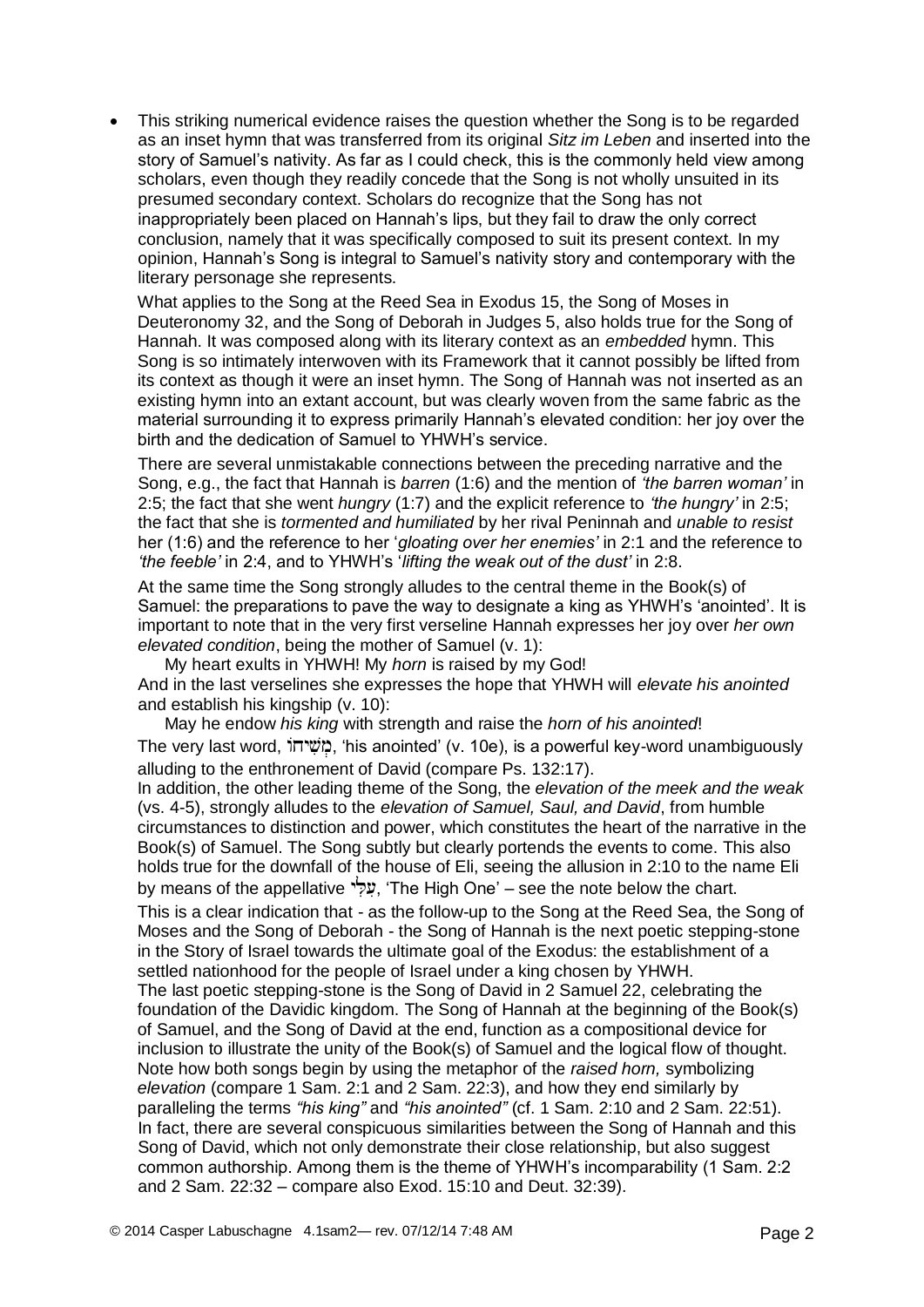This important theme is another feature showing that the two Songs were specifically composed to suit their context in the Samuel narrative.

The fact that the Song was composed along with its framework, as I have argued, does of course not entail that Hannah composed the Song. Personages do not produce literature; they are part of it, and what they say or sing is placed on their lips by the author of the work in question. The poet was the co-author/redactor of the Story of Ancient Israel (Genesis-Kings), who produced his poems in close cooperation with the author/redactor. In my opinion, he may be the author/redactor of all embedded hymns in Exodus-Kings, the poetic stepping-stones from the Exodus event to the establishment of the kingship: the Song at the Reed Sea, the Song of Moses, the Blessing of Moses, the Song of Deborah, the Song of Hannah, and the Song of David.

# **Special Features of 1 Samuel 2:1-10**

- The Song of Hannah exhibits the typical characteristics of the numerical compositions we find in the Book of Psalms. The psalm has a distinct middle in terms of words and cola, v. 6a: "It is YHWH who puts to death and brings to life", which has clearly been designed as its meaningful centre on word- and colon level. The 3 middle words  $(113 = 55 + 3 + 55)$ coincide precisely with the middle colon, which is flanked by **17** cola on either side (35 = **17** + 1 + **17**). The meaningful centre is extra focused on by the middle instance of the **9**  occurrences of the name YHWH in v.  $6a: 9 = 4 + 1 + 4$ . In addition to the meaningful centre on word- and colon level, as in many other psalms, the poem has a larger meaningful centre constituted by the middle strophe, vs. 6-7. See Observation 1.
- As in many psalms, syntax is used to weave extra divine name numbers into the text, achieving exactly **85** (5 x **17**) words in the main clauses (Column c) and 28 in the subordinate *ki*-clauses (Column d).
- Another feature the poem shares with other psalms is the use of the numerical value of a keyword to define the number of words in (part of) the text: the 58 words in vs. 6-10 represent the numerical value of the important keyword  $\overline{u}$ : "משיחו"), 'his anointed' (v. 10e).

#### **Strophic structure -** Canto/Stanza boundary: ||

- Labuschagne: 1b-e, 2-3 || 4-5, 6-7, 8 || 9, 10 (3 cantos with **7** strophes in a menorah pattern, 16 verselines and 35 cola). I take v. 1b-e and v. 10 as distinct strophes on the basis of content and their function as a device for inclusion. See Observation 2.
- Fokkelman (*NAPS* IV, Assen 1993, pp. 73-111): 1b-2, 3 || 4-5, 6-7, 8 || 9-10a, 10b-e (3 stanzas with **7** strophes, **17** verselines and 35 cola, taking vs. 8a-b, c-d, e-f, and 9a-b and 9c-10a as separate verselines).
- Freedman ("Psalm 113 and the Song of Hannah", in: *Poetry, Pottery, and Prophecy,* Winona Lake, Indiana, 1980, pp. 243-261): Opening: 1a-3b || Divider I: 3cd || Stanza I: 4- 5 || Main Divider [II]: 6-7 || Stanza II: 8a-f || Divider III: 8gh || Closing: 9-10.

## **Logotechnical analysis**

- Columns **a** and **b** show the number of words before and after the atnach.
- Column **c**: words in the main clauses; **d**: words in the subordinate clauses.
- The verselines are numbered in the column to the right of the Hebrew text.

|               |                                                                   | <b>Total</b>            |         | а | b | с      |  |
|---------------|-------------------------------------------------------------------|-------------------------|---------|---|---|--------|--|
| Introduction: | ּוֹתִתְפַּלֵל חַנָּה וַחֹּאֹמַר                                   |                         | $3 = 3$ |   |   |        |  |
|               | 1 עֲלַץְ לְבִי <sup>י</sup> בַיְהוָ <sup>ׂ</sup> ְה <sup>וּ</sup> | $\overline{\mathbf{3}}$ |         |   |   |        |  |
|               | ּרֶמָה  קַרְנֶי  בַּיִהוֶה <sup>2</sup> ^                         |                         |         | 3 |   |        |  |
|               | 2 רֶחֲב פִּי עַל־אָוֹיִבָּי                                       | 4                       |         |   |   |        |  |
|               | כִּי שָׂמַחִתִּי בִישׁוּעָתֵךְ:                                   |                         |         |   |   |        |  |
|               | Strophe 1 Total, v. 1b-e                                          | 13                      | $= 6$   |   |   | $= 10$ |  |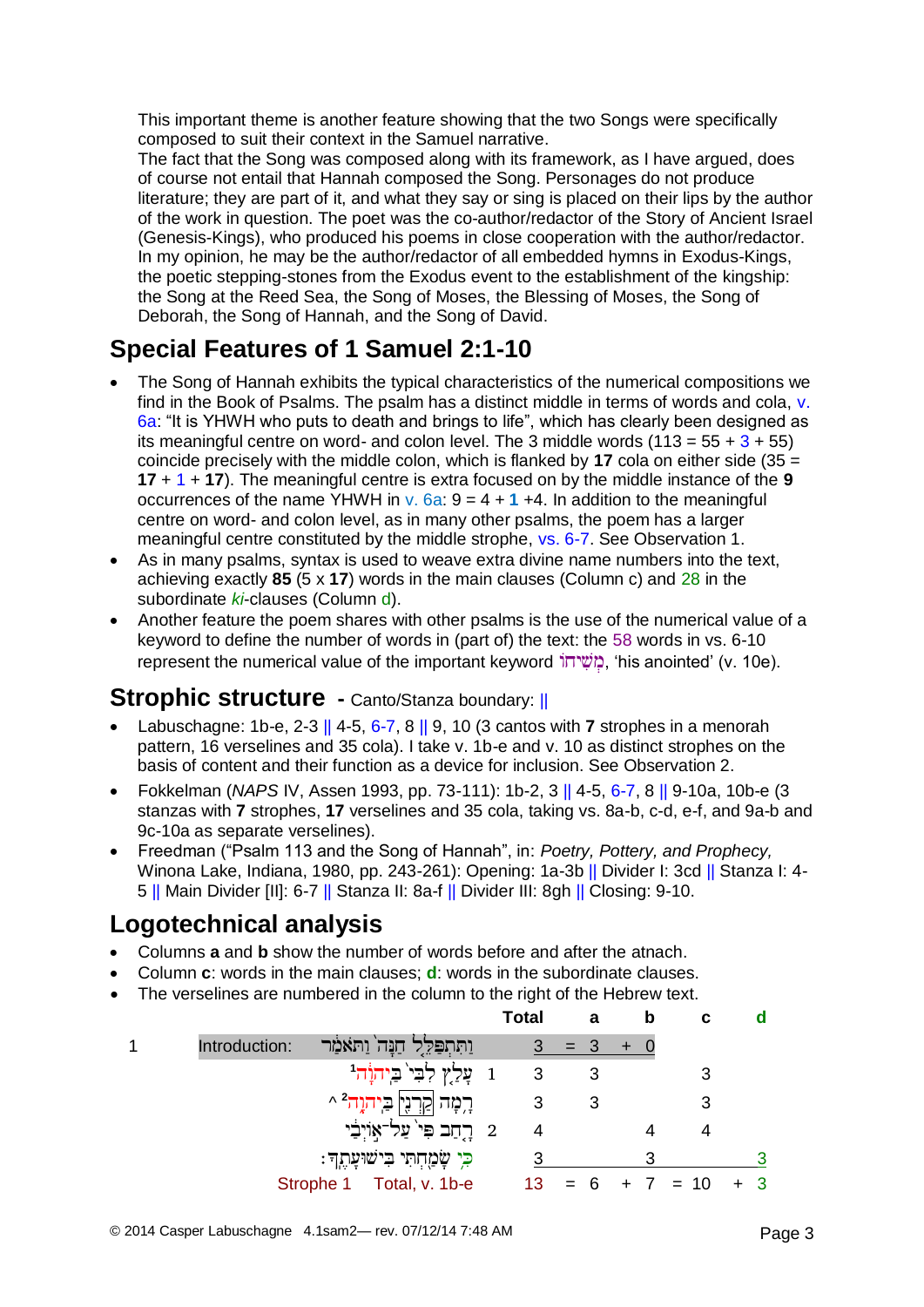|   | $\overline{2}$                                                    | אין־קְדִוֹשׁ כֵּיהוֶה <sup>3</sup>                  | $\overline{\mathbf{3}}$ | 3                       | 3                   |                       | 3               |                                       |
|---|-------------------------------------------------------------------|-----------------------------------------------------|-------------------------|-------------------------|---------------------|-----------------------|-----------------|---------------------------------------|
|   |                                                                   | ⊊י אֵין בִּלְתֶּדִּ^                                |                         | 3                       |                     | 3                     |                 | 3                                     |
|   |                                                                   | וְאֵין צִוּר כֵאלהֵינוּ:                            |                         | $\overline{3}$          |                     | 3                     |                 | $\overline{3}$                        |
|   |                                                                   | Total, v. 1b-2                                      |                         | 22                      | $= 12$              | $+ 10$                | 13<br>$=$       | 9<br>$\ddot{}$                        |
|   | אל־תַּרְבּוַ תְדַבְרוּ גְּבֹהָה גְבֹהָה<br>3                      |                                                     | $\overline{4}$          | 5                       | 5                   |                       | 5               |                                       |
|   |                                                                   | יִצְאָ עָהָק מִפִּיכֶם^                             |                         | 3                       | 3                   |                       | 3               |                                       |
|   |                                                                   | ּכֵי אֵל דֵעוֹת <sup>י</sup> יְהוַ <sup>ׂ</sup> הִי | 5                       | 4                       |                     | 4                     |                 | 4                                     |
|   |                                                                   | וִלְוֹ נִתְכְנִוּ עֲלְלְוֹת:                        |                         | 3                       |                     | 3                     |                 | 3                                     |
|   |                                                                   | Total, v. 3                                         |                         | 15                      | $= 8$               | $+ 7$                 | $= 8$           | $\overline{7}$<br>$\ddot{}$           |
|   | Strophe 2                                                         | Total, v. 2-3                                       |                         |                         | $24 = 14 + 10 = 11$ |                       |                 | <u>+ 13</u>                           |
|   | <b>Canto I</b>                                                    | <b>Total, v. 1b-3</b>                               |                         | 37                      | 20                  | 17<br>$+$             | $= 21$          | 16<br>$+$                             |
|   | 4                                                                 | קֶשֶׁת וָּבֹרִים חַתֶּים^                           | 6                       | 3                       | 3                   |                       | 3               |                                       |
|   |                                                                   | וִנְכִשָּׁלִיִם אָזֶרוּ חָיֵל:                      |                         | $\overline{3}$          |                     |                       | 3               |                                       |
|   |                                                                   | Total, v. 4                                         |                         | 6                       | 3<br>$=$            | 3<br>$+$              | 6<br>$=$        | $\overline{0}$                        |
|   | 5                                                                 | שִׂבְעִים בַּלֵחֶם נִשְּׂבָרוּ                      | 7                       | 3                       | 3                   |                       | 3               |                                       |
|   |                                                                   | וּרְעֵבִים חָרֶלוּ^ עַד                             |                         | 3                       | $\overline{2}$      | 1                     | 3               |                                       |
|   |                                                                   | ְעֲקָרָה`יַלְדֶה שִׁבְעַּׁה                         | 8                       | 3                       |                     | 3                     | 3               |                                       |
|   |                                                                   | וְרַבַּת בָּנֶים אָמְלֶלֶה:                         |                         | $\overline{3}$          |                     | 3                     | 3               |                                       |
|   |                                                                   | Total, v. 5                                         |                         | 12                      | 5                   | 7<br>+                | 12<br>$=$       | <u>__0</u><br>$\ddot{}$               |
|   | Strophe 3                                                         | Total, v. 4-5                                       |                         | 18                      | $=$ $\,$<br>8       | $+10$                 | $= 18$          | $+ 0$                                 |
|   |                                                                   | Total, v. 3-5                                       |                         | 33                      | $= 16 + 17 = 26$    |                       |                 | $+ 7$                                 |
|   |                                                                   | Total, v. 1b-5                                      |                         | 55                      | $= 28$              | $+ 27$                | $= 39$          | $+ 16$                                |
| 6 | Middle words of poem:                                             | יִהוֶה מֵמִית וּמְחַיֶּהֵי                          | 9                       | 3                       | 3                   |                       | 3               |                                       |
|   | $113 = 55 + 3 + 55$                                               | מוֹרִיד שְׁאָוֹל וַיְעַל:                           |                         | $\overline{3}$          |                     | 3                     | 3               |                                       |
|   | Middle colon: $35 = 17 + 1 + 17$                                  | Total, v. 6                                         |                         | 6                       | 3                   | 3<br>$\ddot{}$        | 6               | $\overline{0}$<br>$\ddot{}$           |
|   | יִהוֵה <b>' מוֹרִישׁ וּמַעֲשֵׁיר'.</b> Vs. 6-7, middle strophe, ד |                                                     | 10                      | 3                       | 3                   |                       | 3               |                                       |
|   | $(7 = 3 + 1 + 3),$                                                | מַשִׁפִּיל אַר־מְרוֹמֵם:                            |                         | 3                       |                     | 3                     | 3               |                                       |
|   | the meaningful centre                                             | Total, v. 7                                         |                         | <u>6</u>                | 3                   | 3<br>$\pm$            | <u>6</u><br>$=$ | +<br><u>_0</u>                        |
|   | on strophic level<br>Strophe 4                                    | Total, v. 6-7<br>Total, v. 1b-7                     |                         | 12 <sup>7</sup><br>67   | 6<br>$= 34$         | $+ 6$<br>$+33$        | 12<br>$= 51$    | $\ddot{}$<br>$\overline{0}$<br>$+ 16$ |
|   |                                                                   |                                                     |                         |                         |                     |                       |                 |                                       |
|   | 8                                                                 | תֵקִים מֵעָּפָר דָל                                 | 11                      | $\sqrt{3}$              | 3                   |                       | 3               |                                       |
|   |                                                                   | מֵאַשִׁפֹּת יָרִים אֵבִיוֹן                         |                         | 3                       | 3                   |                       | 3               |                                       |
|   |                                                                   | להוֹשִׁיב` עִם־נִדִיבִים                            | 12                      | 3                       | 3                   |                       | 3               |                                       |
|   |                                                                   | וִכְסֵא כָבְוֹד יַנְחָלֵם^                          |                         | 3                       | 3                   |                       | 3               |                                       |
|   |                                                                   | כִּיָ לַיהוָה <sup>ְי</sup> מְצָקֵי אֶרֶץ           | 13                      | $\overline{\mathbf{4}}$ |                     | 4                     |                 | 4                                     |
|   |                                                                   | וַיָּשֵׁת עֲלֵיהֶם תֵּבֵל:                          |                         | $\overline{3}$          |                     | 3                     |                 | <u>3</u>                              |
|   | Strophe 5                                                         | Total, v. 8                                         |                         | <u>19</u>               | $= 12$              | $\overline{7}$<br>$+$ | 12<br>$=$       | $\overline{1}$<br>$+$                 |
|   | <b>Canto II</b>                                                   | <b>Total, v. 4-8</b>                                |                         | <u>49</u>               | $= 26$              | $+23$                 | $= 42$          | $\overline{I}$<br>$\ddot{}$           |
|   |                                                                   | Total, v. 3-8                                       |                         | 64                      | $= 34$              | $+30$                 | $= 50$          | $+ 14$                                |
|   |                                                                   | Total, v. 1b-8                                      |                         | 86                      | $= 46$              | $+ 40$                | $= 63$          | $+23$                                 |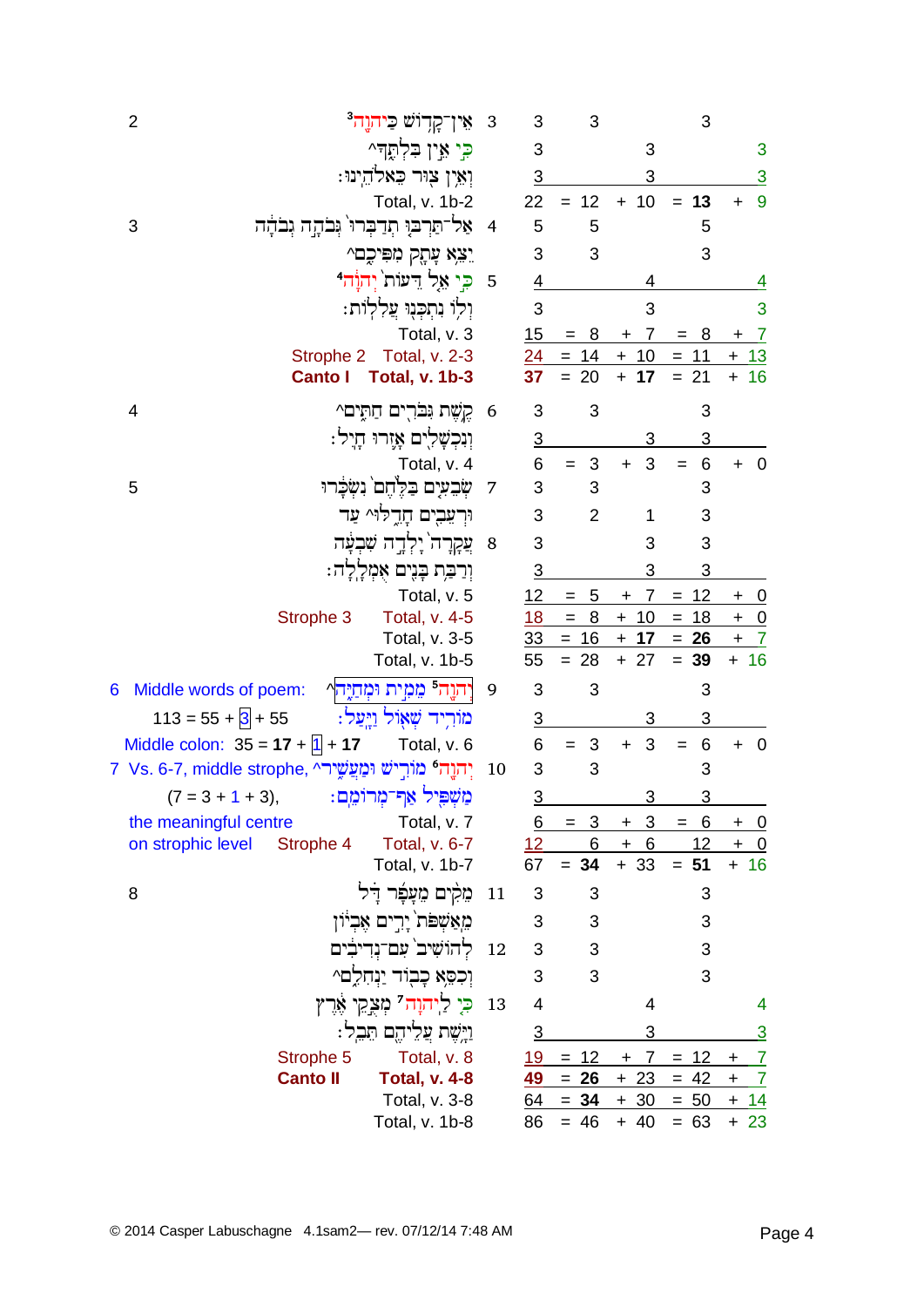

\* The MT reading in v. 10a should be corrected to read , 'his adversaries'. The word in 10b, however, is more problematic. It could either be read , 'upon him', or , 'Most High', but still better, in my opinion, עלי, The High One'. Verse 10b then reads עלי בַשׁמַים יַרעם, "The High One will thunder from the heavens". The word עֵלִי as such is not attested in MT, but it does occur in גִלֹּת עִלְיוֹת (the higher pools', (Jos. 15:19 and Judg. 1:15 - *HALOT*, p. 832). Seeing the parallelism in 10a-b, the appellative "עלי", 'High One', is evidently a designation of YHWH, a synonym of  $y^2$ , which was deliberately chosen in the Song of Hannah to allude to the priest *Eli* ( ). See my Short Note*,* "The Divine Title , 'The High One', in the Song of Hannah", *VT* 58 (2008), pp. 644-649.

#### **Observations**

1. In terms of the 113 words of the poem the arithmetic centre is constituted by the 3 words of v. 6a  $(113 = 55 + 3 + 55)$ :

It is YHWH who puts to death and brings to life.

The pivotal positioning of these words is buttressed by the fact that they constitute the middle colon of the poem, significantly flanked by **17** cola on either side (35 =  $17 + 1 + 17$ ). Moreover, the central position of v. 6a is additionally focused on by the middle instance of the **9** occurrences of the

name in v. 6a: **9** = 4 + **1** + 4 (marked in the table above).

These three words are part of the middle strophe, vs. 6-7, the larger meaningful centre, which expresses more fully YHWH's control of human affairs (7 = 3 + **1** + 3). It falls within the middle canto, Canto II, vs. 4-8, of which the leading theme is lowliness and elevation. The pivotal strophe reads as follows:

יִהוֶה מֵמִית וּמְחַיֶּה, <sup>6a</sup> It is YHWH who puts to death and brings to life, : מׂוֹרְיד שְׁאָוֹל וַיְעֵל $^{\text{6b}}$  He brings down to Sheol and he brings up.  $^\wedge$ יִהוֶה מוֹרִישׁ וּמַעֲשֵׁיר $^{7a}$  It is YHWH who makes poor and makes rich, ז מַשְׁפִּיל אַף־מְרוֹמֵם Tb He brings low and he elevates.

The meaningful centres express the conviction that YHWH is the God who acts in history and holds the destinies of individuals and nations in his hand. On the one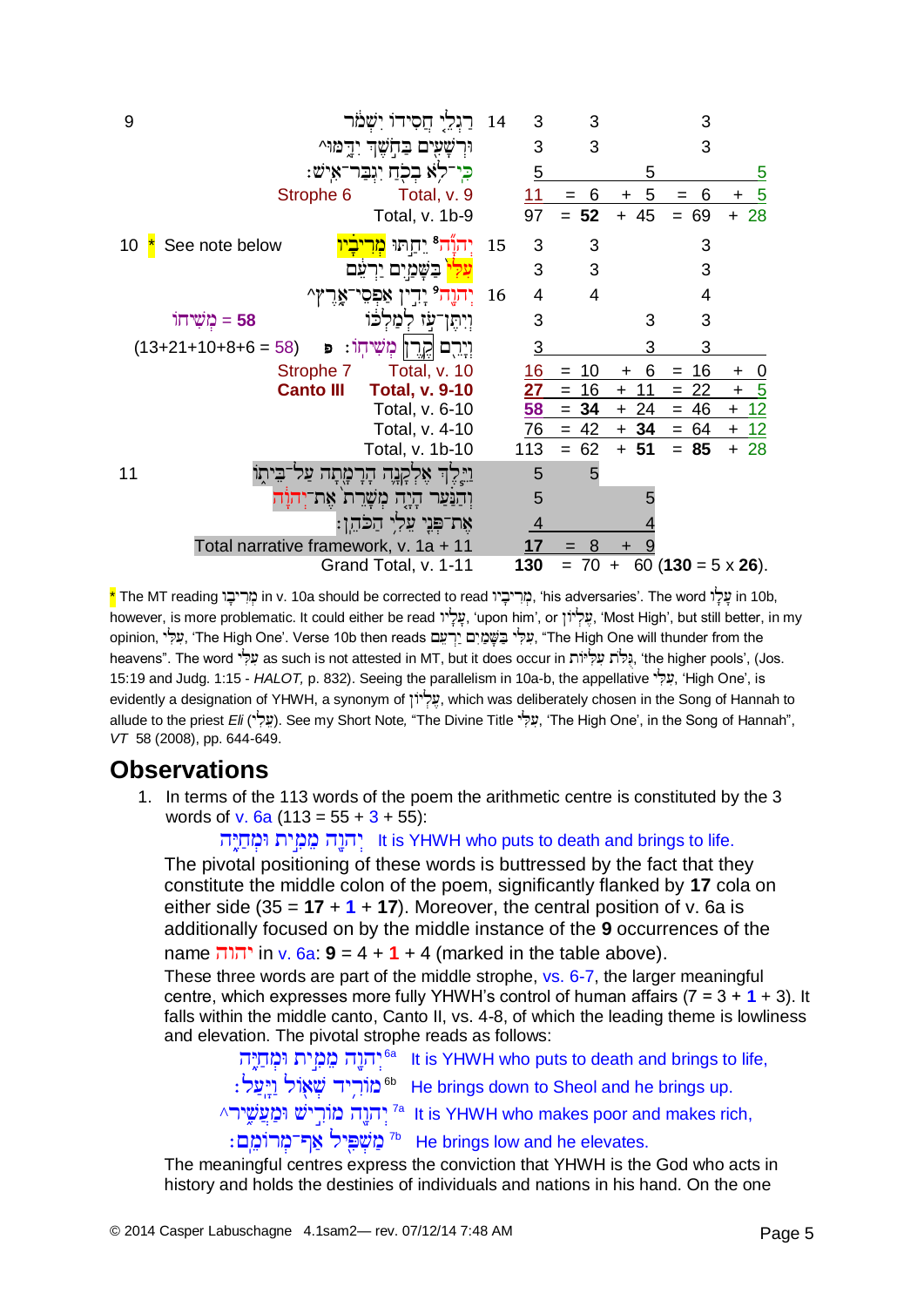hand, it refers to Hannah's destiny to overcome her low condition and be *elevated* to her high position as the mother of Samuel. On the other hand, it alludes to the *elevation* of the people of Israel from bondage to nationhood, and to the *elevation* of Samuel, Saul, and David, the leading theme in the Book(s) of Samuel. Moreover, the meaningful centre refers to God's judgement over the house of Eli.

2. The **7** strophes can be outlined in a symmetric menorah pattern:

| Strophe 1, v. 1b-e | Hannah exults in YHWH and rejoices in her elevation |
|--------------------|-----------------------------------------------------|
| Strophe 2, vs. 2-3 | The incomparable God governs human affairs          |
| Strophe 3, vs. 4-5 | Elevation of the meek and the hungry                |
| Strophe 4, vs. 6-7 | It is YHWH who controls the state of human beings   |
| Strophe 5, v. 8    | Elevation of the weak and the poor                  |
| Strophe 6, v. 9    | YHWH guards the footsteps of his loyal servants     |
| Strophe 7, v. 10   | He punishes his enemies and elevates his anointed.  |

Note how the key-word *'horn'*, symbolizing *elevation*, in Strophes 1 and 7 function as a device for inclusion.

3. I have already presented an overview of the impressive list of the significant structural numbers in the framework to the Song. Here are those occurring in the Song, of which some may be due to coincidence:

| 13 words, the numerical value of 'èchad, 'one' $(1 + 8 + 4 = 13)$                                                                                                                |
|----------------------------------------------------------------------------------------------------------------------------------------------------------------------------------|
| 13 words in the main clauses (Column c)                                                                                                                                          |
| <b>17</b> words after atnach                                                                                                                                                     |
| <b>17</b> words after atnach                                                                                                                                                     |
| 33 words, with 26 in the main clauses (Column c)                                                                                                                                 |
| 55 words, constituting the YHWH 'èchad formula $(26 + 13 = 39)$<br>in the main clauses (Column c), which buttresses the idea of<br>YHWH's incomparability and uniqueness in v. 2 |
| 34 $(2 \times 17)$ words before <i>atnach</i> , with 51 $(3 \times 17)$ in Column c                                                                                              |
| <b>26</b> words before atnach                                                                                                                                                    |
| 34 (2 x 17) words before atnach                                                                                                                                                  |
| 52 $(2 \times 26)$ words before atnach                                                                                                                                           |
| 27 words (the numerical value of Hannah: $8 + 14 + 5 = 27$ )                                                                                                                     |
| 34 $(2 \times 17)$ words before atnach                                                                                                                                           |
| 34 $(2 \times 17)$ words after atnach                                                                                                                                            |
| 51 $(2 \times 26)$ words after atnach                                                                                                                                            |
| 85 (5 x 17) words in the main clauses (Column c).                                                                                                                                |
|                                                                                                                                                                                  |

As in many psalms (e.g., 5, 6, 14, 30, 31, 33, 38, etc.), syntax has been used to create divine name numbers in terms of the differentiation between main clauses and subordinate clauses, here introduced by the conjunction *ki*, 'for/because'.

4. The name יהוה occurs 9 times in the Song, with the middle instance falling precisely in the arithmetic middle of the poem, v. 6a, where it highlights the meaningful centre. These 9 occurrences, together with the 21 occurrences in 1:1-28, and the 1 instance in the concluding narrative (v. 11), give **31** occurrences altogether in the entire story of Samuel's nativity. It is difficult to tell whether there is any relationship between the **31** occurrences of the divine name and the **31** words used to relate the birth of Samuel in vs. 19-20. This may be the case, seeing the conspicuous accumulation of occurrences especially at the end of chapter 1 (no less than 9x in vs. 21-28, against 12x in vs. 1-20), which may point to deliberate design.